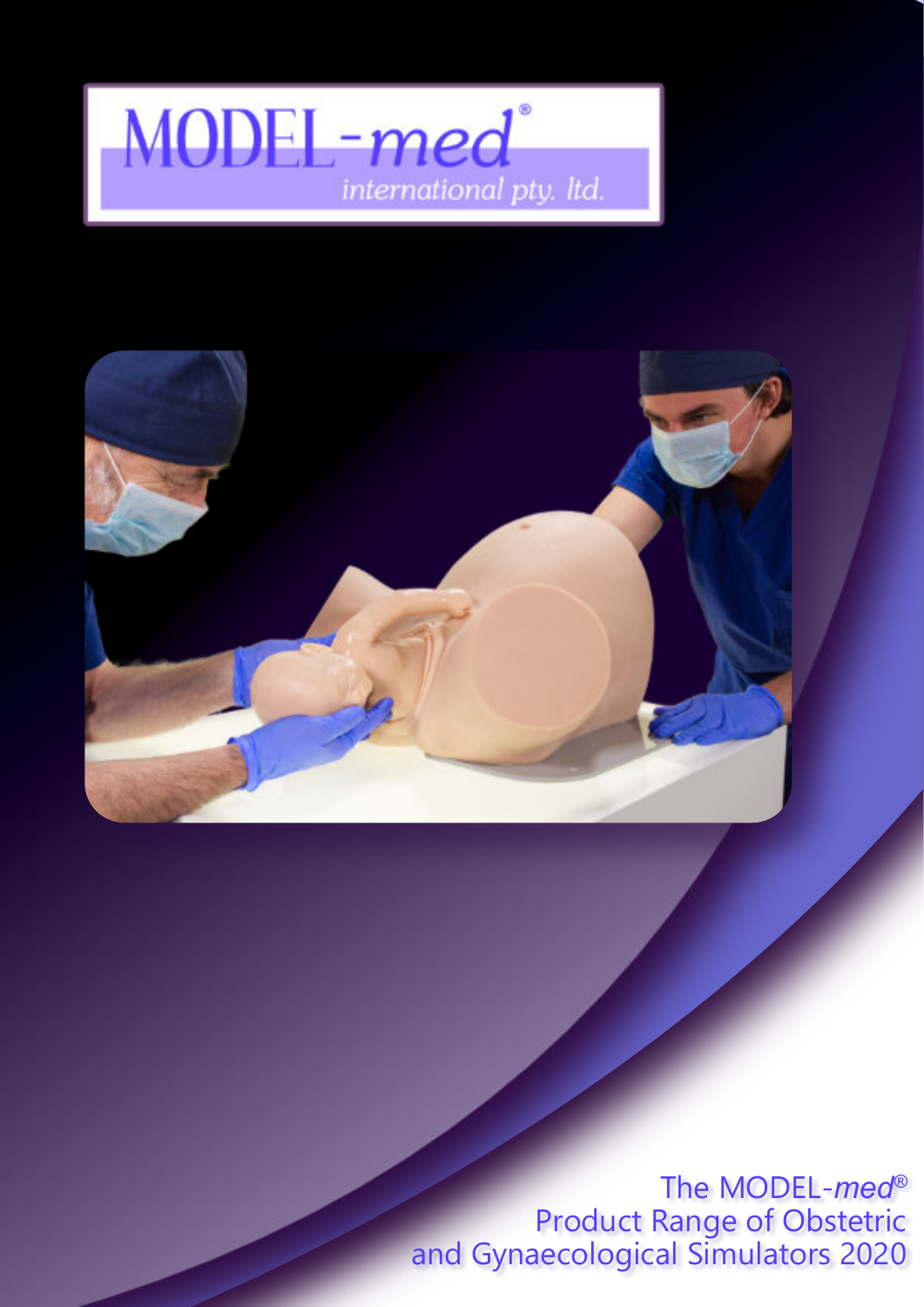### The Sophie and Sophie's Mum Birth Simulator Version 4.0



The MODEL-med Sophie and Sophie's Mum Birth Simulator is designed for the simulation of cephalic birth, breech birth, and shoulder dystocia. It is made from a highly realistic flesh-like material that creates an extremely realistic tactile experience when simulating birth.

As with all MODEL-med products, the simulators require generous lubrication with water-based lubricants. Your distributor can supply or recommend such a lubricant.

You will note that the vagina is a realistic size but stretches to accommodate the fetus, with a very lifelike stretching of the perineum.

When using The MODEL-med Sophie and Sophie's Mum Birth Simulator you will usually have two practitioners operating the model. One will be pushing the fetus through Sophie's Mum's birth canal, while the other will be delivering the fetus.

#### The Lucy and Lucy's Mum Instrumental Delivery Birth Simulator

The MODEL-med Lucy and Lucy's Mum Instrumental Delivery Birth Simulator is designed specifically for medical practitioners to simulate the practice of instrumental delivery with forceps and vacuum cups. In collaboration with the world renowned expert on vacuum delivery, Professor Aldo Vacca, the MODEL-med Lucy and Lucy's Mum Instrumental Delivery Birth Simulator has been designed to accurately simulate the tactile experience of using forceps and vacuum. It allows the clinician to concentrate on the delivery of the head.

The shape of Lucy's head adheres accurately to the measurements Professor Vacca has taken of numerous fetal heads over many years, so that the fontanelles are accurately placed on the moulded head, and can be easily felt.

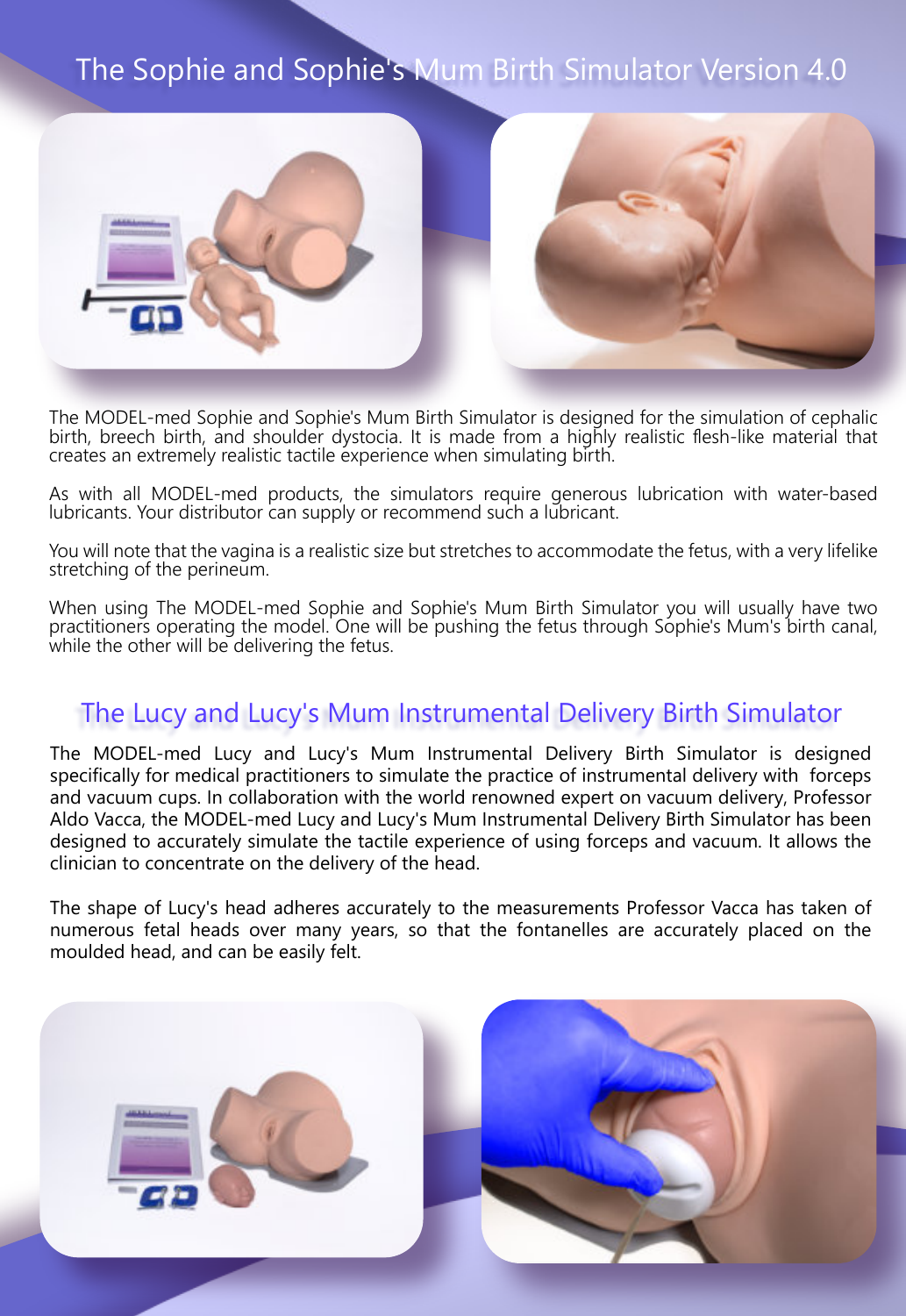### The MODEL-*med®* Gyanecological Simulator



The MODEL-med Gynaecological Trainer is a highly realistic simulation of the female reproductive organs.

Made from a very life-like material, it allows the medical practitioner to practice everyday procedures such as bi-manual palpation, pap smears, and the use of the speculum.

#### The MODEL-med Gynaecological Trainer is so easy to use!

To change over a uterus, simply put a small amount of lubricant on the cervix and slide the uterus into the cavity at the back of the model until it seats down into the vagina. It is that easy. To swap over another uterus, simply slide the current one out and slide in the one you want. The MODEL-med Gynaecological Trainer comes with seven different uteri. They are hollow, small, medium, large, ovarian cyst, fibroids and retroverted.

#### The Charlie and Charlie's Mum Obstetric Examination Simulator

The MODEL-med Charlie and his Mum Obstetric Trainer is designed specifically for medical practitioners to assess cervical dilatation and fetal presentation.

The user simply places the cervix over Charlie's head and then stretches it until the desired dilation is achieved.

After lubricating the cervix with a water-based surgical lubricant the head can then be inserted into the opening at the back of the model. Using this method the user can have any fetal presentation and cervical dilatation they wish.